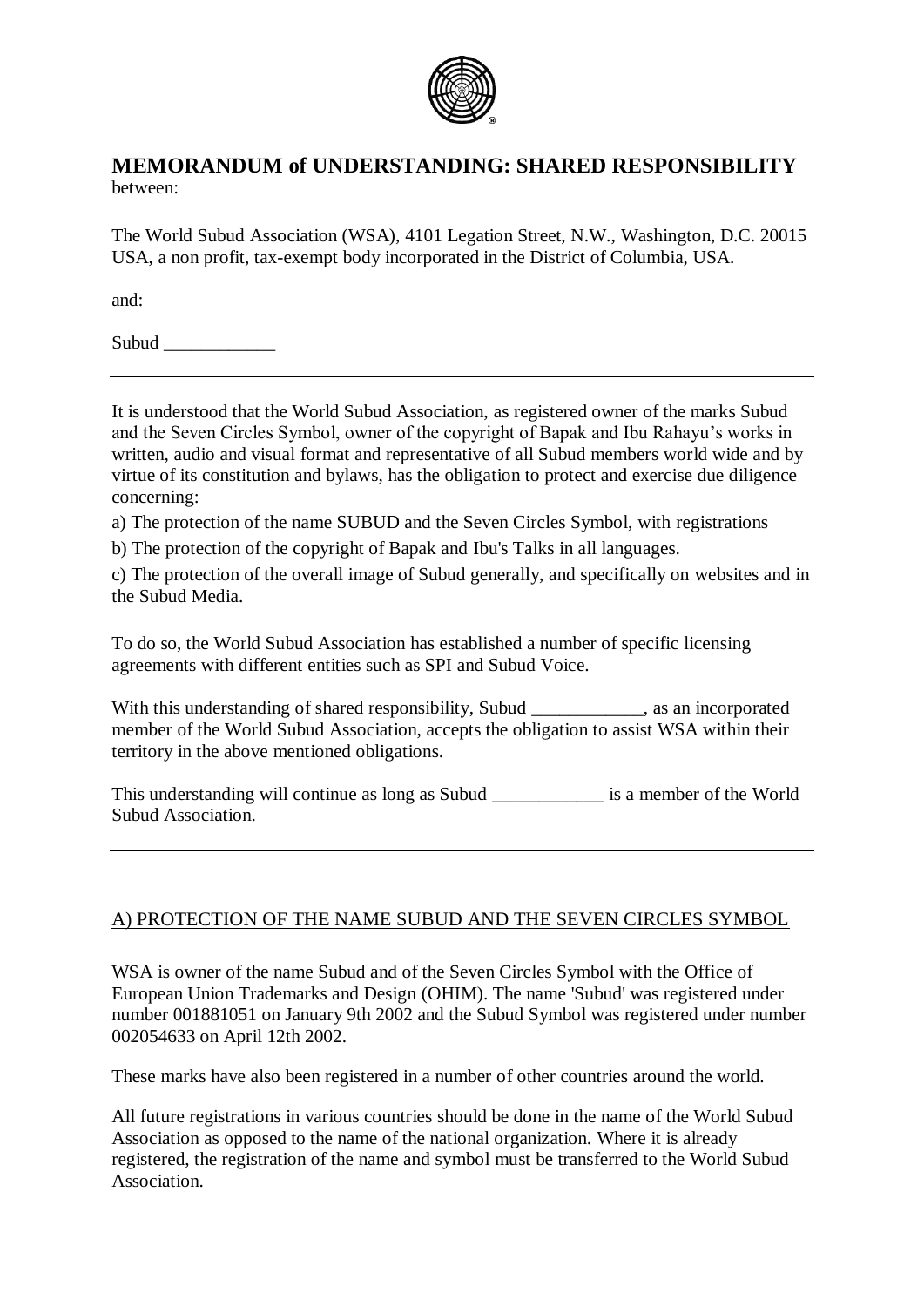1) The WSA grants to Subud \_\_\_\_\_\_\_\_\_\_ the right to use this name and symbol on all letter headed paper, informational documents about Subud, magazines, newsletters, covers of CD's and DVD's or other audio/video documents, commemorative merchandise and websites.

2) Also the WSA gives permission to Subud to grant the right of such usage to Subud local centres and regional groupings that are considered by the national governing body to be a part of Subud \_\_\_\_\_\_\_\_\_ and that are within their territory, so long as these uses are in accordance with the clauses specified below.

3) In the same manner, the name and symbol can be used on plaques outside all places considered by the national committee or board of directors as 'Subud Centres,' where the spiritual exercise of Subud is practised. It can also be used outside other places, when authorized by a recorded decision of the national committee or council by Subud

4) The above clauses also apply in the same manner for all Subud entities, such as Susila Dharma \_\_\_\_\_\_\_, that are created by the national congress of Subud

5) Notwithstanding the above, the WSA, due to its responsibility, reserves the right to refuse the use of the Subud name and symbol for any reason to any person or body or to retract it if the terms of the agreement are, in its view, violated.

6) Due to the understanding that ultimately WSA is responsible for due diligence concerning the use of the Subud name and Symbol, the National Subud body may not grant the use of the Subud name and symbol to any individual person and may not grant the use to any project or enterprise of individual Subud members for commercial and non-commercial use. Such requests must be referred to the WSA.

7) Subud is granted the right to use the name and symbol for merchandising articles for gatherings, fundraising events, or to support specific Subud activities in accordance with the policy outlined in the appendix attached to this document. This right may not be passed on to individuals without the written permission of the WSA executive. All designs must be submitted to WSA for approval.

8) In exchange, Subud agrees to put the ® symbol next to the name and symbol, on letterhead paper, front covers of books and magazines, CD and DVD jackets and home pages, and all merchandise at least once. Any requests for exceptions to this fact, must be made in writing to WSA and receive written approval.

9) Subud \_\_\_\_\_\_\_\_\_\_\_ will inform all individual Subud members or groups or entities within their territory that they must request authorization to use the name Subud or the seven circles symbol on any merchandise. These requests will be passed onto to WSA.

10) Subud \_\_\_\_\_\_\_\_\_\_\_ also agrees to incorporate the following statement in all publications:

*"Subud and the Seven Circles symbol are registered marks of the World Subud Association."*

11) Subud \_\_\_\_\_\_\_\_\_ will ensure this is also done by all entities that are authorized to use the name and symbol within their territory.

12) The WSA provides guidelines for the use of the Subud symbol. They can be found on [www.subud.org](http://www.subud.org/) in the Media Programs section on the 'Copyright and Trademarks' page.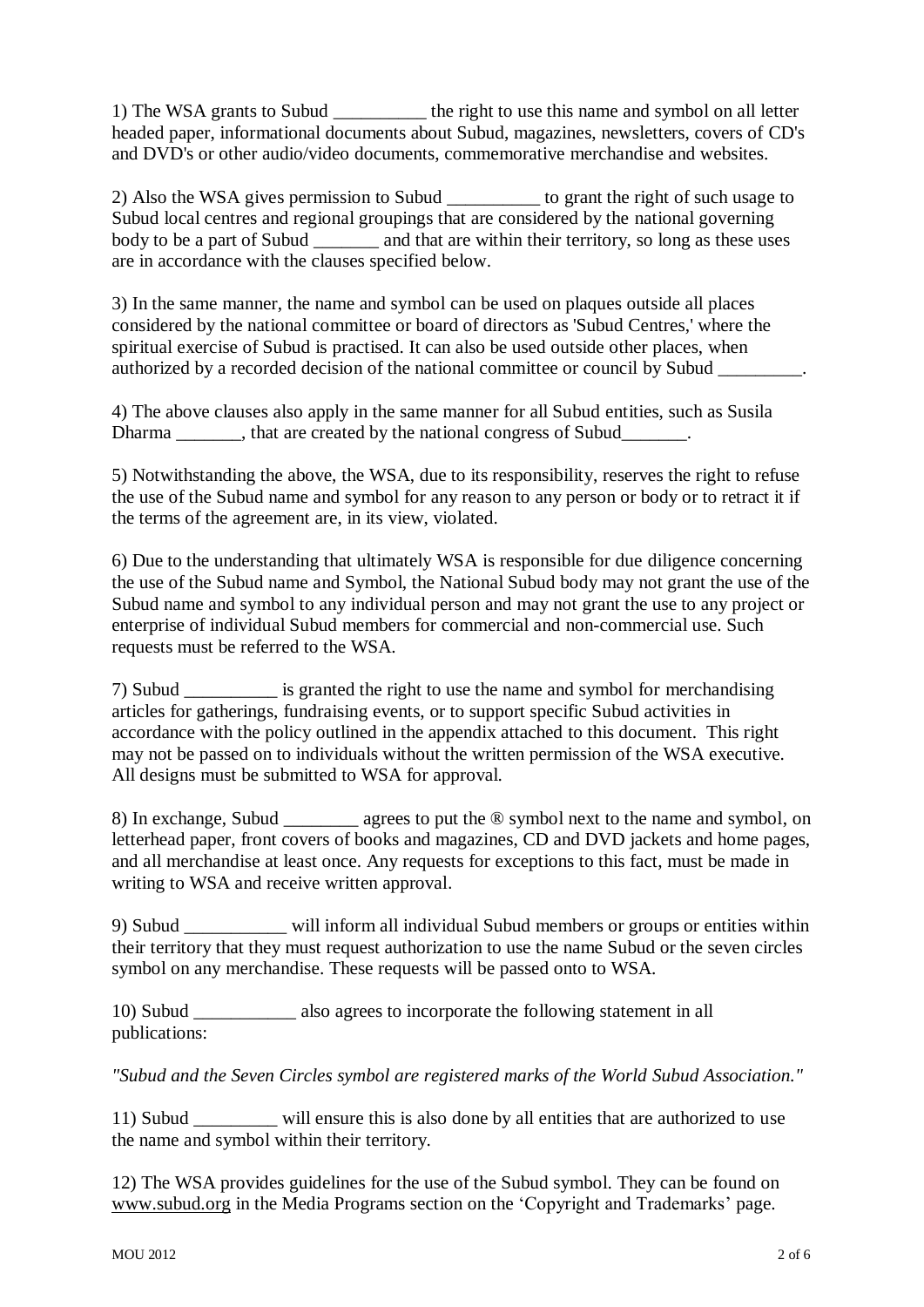13) Subud \_\_\_\_\_\_\_\_ will take responsibility for ensuring that the books it publishes, containing the name Subud or the Seven Circles Symbol in their title will not be damaging to the World Subud Association image, and that the following statement be placed at the beginning of each publication:

*"The views and beliefs presented in this book or on this CD or DVD are exclusively those of the author and cannot be construed as being those of the World Subud Association."*

14) In the case where Subud \_\_\_\_\_\_\_\_ becomes aware of an individual member's intention to write and publish a book themselves about Subud and their personal visions or experiences, Subud would endeavour to make sure that the member be informed that he or she must request permission from WSA to use the Subud name in the title or the Seven Circles Symbol in the book.

15) If Subud \_\_\_\_\_\_\_\_\_ sees that an individual member of their organization or a related Subud entity is not fulfilling one of the above mentioned requirements, Subud \_ must take the responsibility of asking them to rectify it. In the case where the member or entity does not comply, then Subud \_\_\_\_\_\_\_ must inform the World Subud Association in writing, which would have the responsibility of taking any necessary action, thus freeing Subud from further obligation.

#### B) COPYRIGHT OF BAPAK AND IBU RAHAYU'S TALKS

It is noted that the copyright was granted from Bapak's family on 23rd of January 1988 for all of Mhd. Subuh Sumohadiwidjojo's (Bapak's) talks and books in written, video and audio format, to the Subud Brotherhood, represented by the World Subud Association. This excludes Bapak's autobiography. It is also noted that the World Subud Association received the grant of copyright for all of Siti Rahayu Wiryohudoyo's (Ibu Rahayu's) talks in written, audio and video formats, from her personally on January 12th 2006.

It is WSA's responsibility to exercise due diligence in regards to the recording, printing, publishing and translating of these works and their distribution in all formats.

It is also noted here that the World Subud Association has a signed licensing agreement with Subud Publications International registered in the UK, which includes the publishing and printing of the Volumes of Bapak's Talks in English.

It is also noted that WSA has granted Subud Radio the right to broadcast Bapak's talks on the program called "*Sunday Mornings with Bapak*" and that there is a password protection to be able to listen to these talks, which were given for members practising the spiritual exercise of Subud known as the latihan.

It is also noted that the website [www.subudlibrary.net](http://www.subudlibrary.net/) is now officially owned by WSA and that it is password protected.

1) Subud \_\_\_\_\_\_ will help WSA to make sure that only official versions of Bapak or Ibu Rahayu's talks are in any form printed or distributed in written, audio and video formats, and that publishing authorisation is requested from WSA where necessary

2) Subud will help WSA ensure that any publication and distribution within their territory and other territories where their language is spoken (including \_\_\_\_\_\_\_\_ websites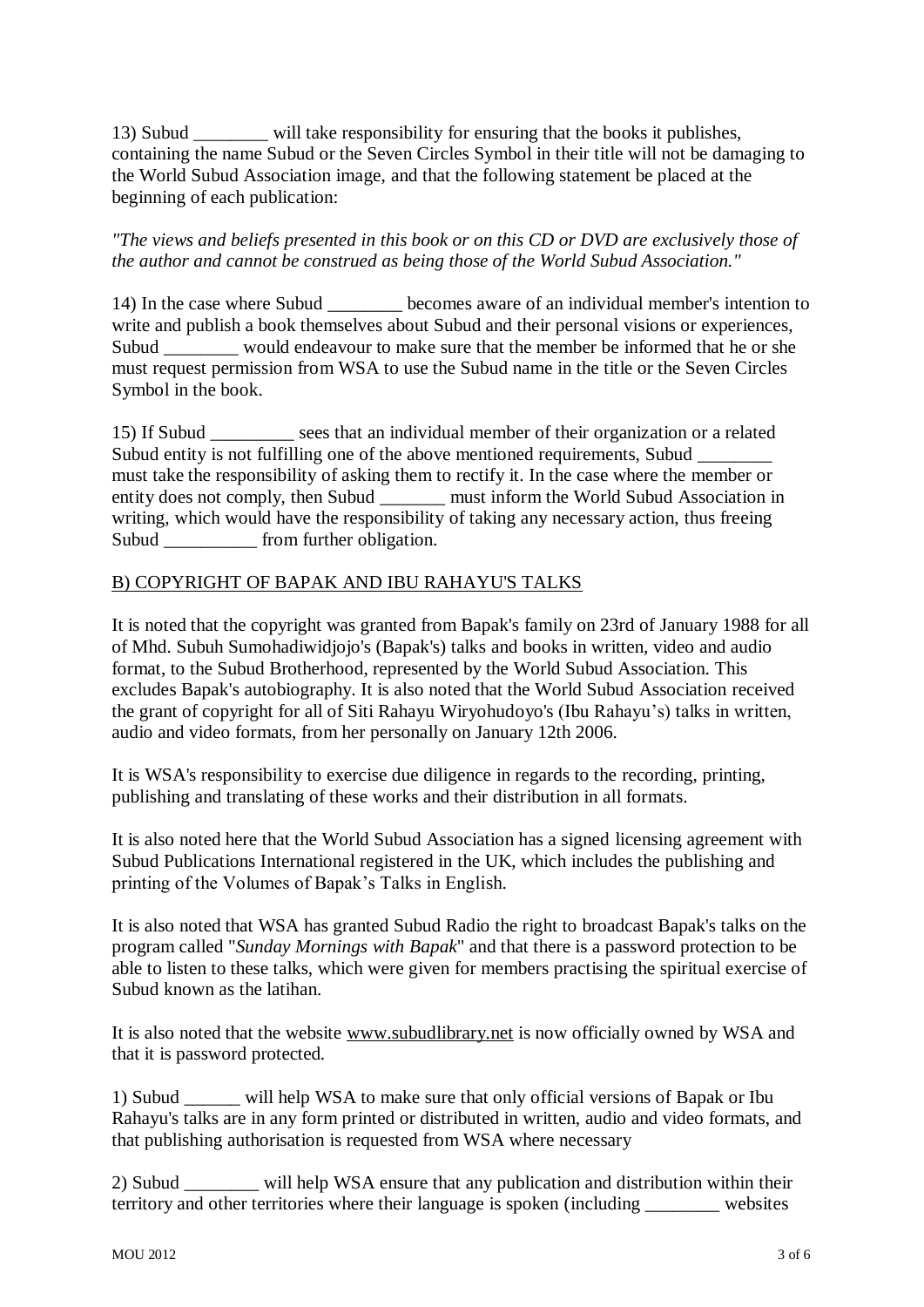and emails) of the above mentioned talks and writings are accompanied by the following statement:

*"Copyright © (year of publication) World Subud Association Inc. All rights reserved."*

As well as the statement:

*"The Talks contained in this book (or on this recording) were given for people already practising the spiritual exercise known as the Subud Latihan. For those not practising this exercise, reading the following talks is not recommended as they could be misunderstood. For more information please contact the World Subud Association at [wsa@subud.org](mailto:isc@subud.org) (or the official country contact e-mail)"*

3) Subud \_\_\_\_\_\_\_ will ensure that 'official' translations only are published and diffused in their language. They will ensure that the translations are verified and accurate, and will assist WSA and the WSA executive by identifying official qualified translators. In the case where other un-revised versions are being translated, it must clearly be stated at the beginning of the talk, or on the cover if it is a book, that these are non-official translations.

4) Subud will also ensure that where quotes from Bapak or Ibu Rahayu's talks are written in books of personal experiences or compilations of quotes concerning specific topics, the correct references to the talk will be mentioned. The correct method to identify talks may be found on [www.subud.org](http://www.subud.org/) in the Media Programs section under 'Copyright and Trademarks' or one may also write to [wsa@subud.org.](mailto:wsa@subud.org) Subud will endeavour to ensure that quotes are not presented in a way that could misconstrue their meaning or understanding.

Subud will also require that the following preface be included at the beginning of this type of book:

*"The opinions expressed in this book are those of the author, and can in no case be assumed as being those of the World Subud Association. Nor can WSA be held responsible for these opinions."*

Further in the case of the book containing extracts from Bapak or Ibu's Talks:

*"The extracts from Bapak and Ibu Rahayu's talks are the choice of the author of the compilation. We draw the reader's attention to the fact that these extracts, when taken out of their original context, can be understood differently from that intended by Bapak or Ibu Rahayu themselves."*

5) IMPORTANT: In the case where Subud \_\_\_\_\_\_\_\_ or one of its individual members were to publish a compilation of quotes from Bapak and/or Ibu Rahayu on any given subject, the copyright of the book will be owned proportionately by the World Subud Association and the author. It should be noted that WSA does not encourage the publishing of this type of compilation.

# C) WEBSITES AND PROTECTION OF IMAGE

A number of Subud websites belonging to each country and to individual members have been set up over the years. There is a need to harmonize the numerous websites to help, among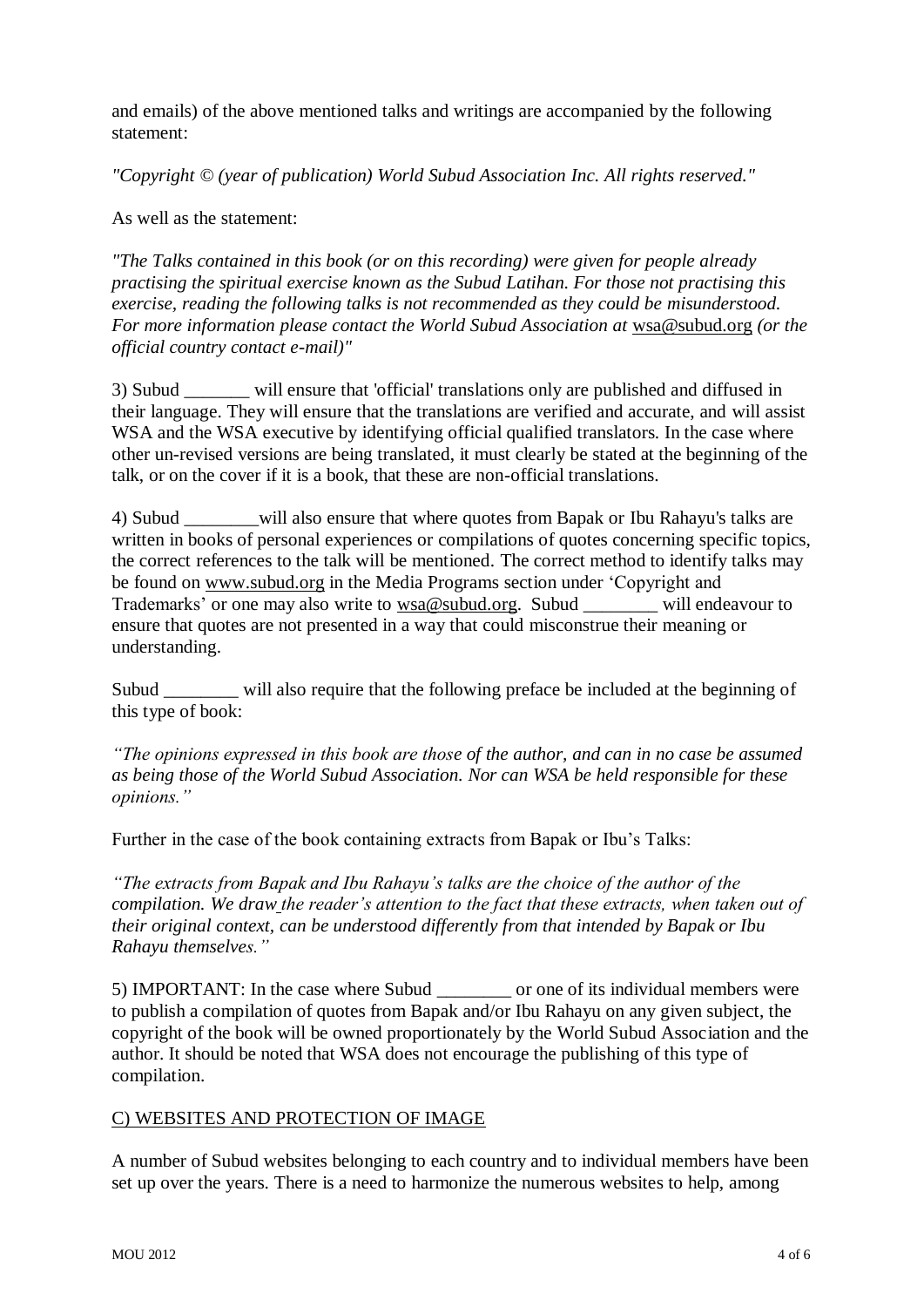other things, to protect the name and image of Subud and to make it less confusing for the reader.

1) It is requested that countries register the domain name of their country [www.subud.](http://www.subud/) (country initials) in the name of the World Subud Association.

2) Subud will ensure that all websites set up by themselves, and their officially related entities, fulfil the requirements specified in section 'A' above.

3) Individual Subud members may not set-up websites that purport to be official Subud websites. To help define this point, official Subud websites or websites with licensing agreements with WSA, will use the word 'Subud ' as an adjective (i.e.' SubudVoice', SubudLibrary). Such usage of the word 'Subud' must be requested in advance from WSA and will be granted under certain conditions, because such use can give the impression of stating the official position of WSA.

In this connection, it needs to be noted that domain names containing the word 'Subud' are assets of the World Subud Association, which owns the name 'Subud,' and that the WSA executive and the WSA Web Coordinator have an obligation to oversee the use of these domain names.

4) Subud will contact the editor of any website set up in their territory which does not comply with the above requests, and will inform WSA. Access to important related information can be found on [www.subud.org.](http://www.subud.org/)

5) Subud \_\_\_\_\_\_\_ will help WSA to exercise due diligence by making sure that websites do not contain anything damaging to the name and image of Subud, and will inform WSA of any thing that they feel could be so damaging. WSA will have the responsibility of contacting the editor of any such website and taking action if necessary.

6) A guideline for the creation of national websites exists and may be requested from [wsa@subud.org](mailto:wsa@subud.org) and found on [www.subud.org.](http://www.subud.org/)